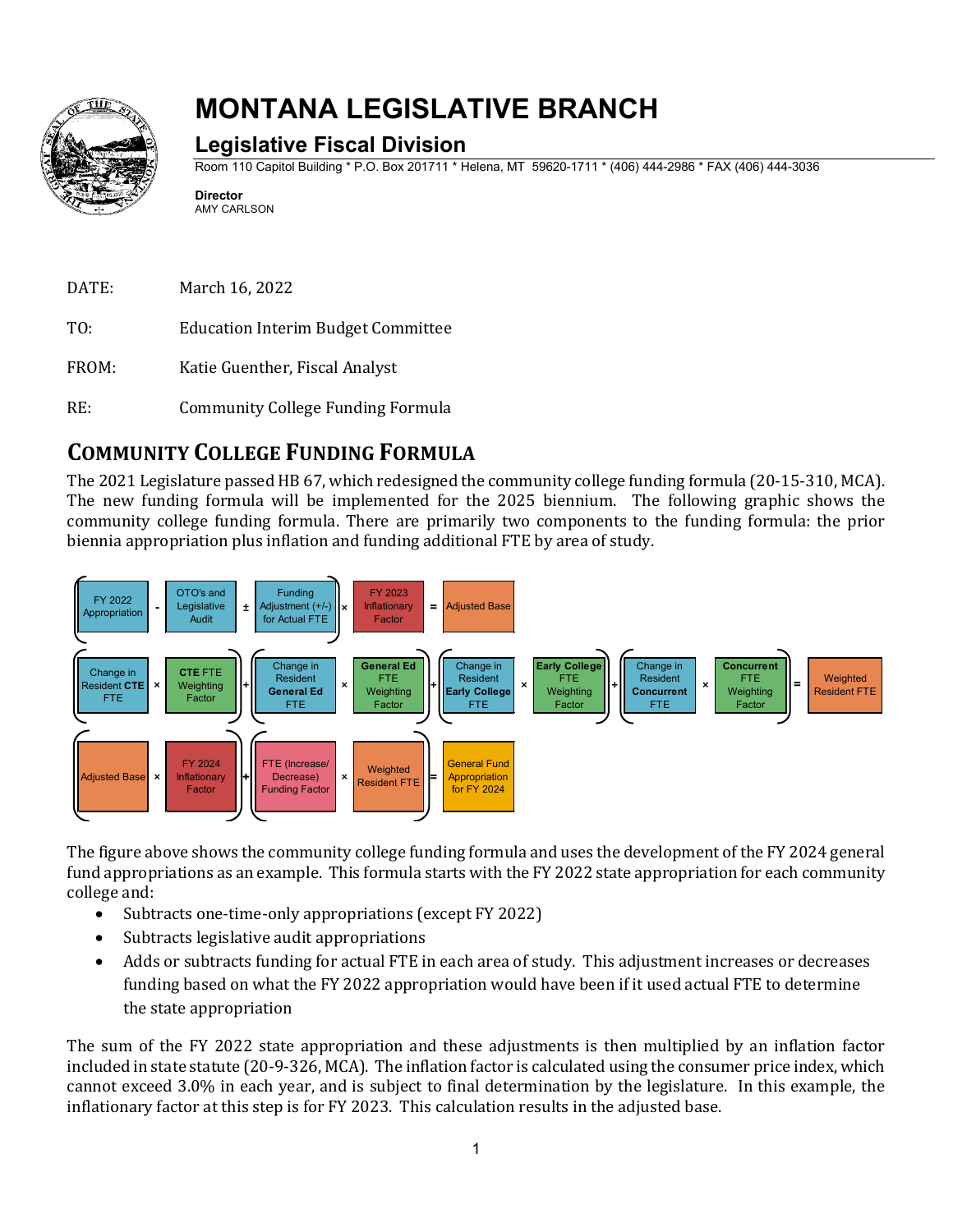The second component of this formula includes weighting FTE in certain areas of study. The community colleges will project resident FTE in four areas, as defined in statute: career and technical education (CTE), general education, early college, and concurrent enrollment. The legislature, as a matter of public policy, can apply a weight to any area of study. The sum of this calculation provides the weighted resident FTE.

These two components are brought together for one final calculation to provide the FY 2024 general fund appropriation. The adjusted base is multiplied by the FY 2024 inflationary factor and the weighted resident FTE are multiplied by an increasing or decreasing funding factor. The FTE funding factor is established by the legislature.

In addition to the formula to establish the general fund appropriation, there is a statutorily appropriated state special revenue account. At the end of each fiscal year, there is a reconciliation of the appropriation distributed using projected weighted FTE and actual weighted FTE. The Office of the Commissioner of Higher Education will determine the fiscal impacts that would have resulted had the actual weighted FTE been used to determine the appropriation and determine any overpayment or underpayment to each community college for the fiscal year. Any overpayment is deposited into the state special revenue account. Any underpayment will be distributed from the state special revenue account to the applicable community college.

## **COMMUNITY COLLEGE FUNDING FORMULA EXAMPLE**

This section provides an example of the community college funding formula. There are four steps to the formula. The first three steps occur during the development of the budget for the upcoming biennium and the fourth step occurs at the end of each fiscal year. In this example assumptions are used for the inflationary factors, the FTE weighting factors (CTE at 1.50), and the FTE increase funding factor (\$6,000). The legislature has the final determination of the inflationary factor and will establish the FTE weighting factors and the FTE increase/decrease funding factors during the legislative session.

#### **Budget Development**

The first step of developing the budget begins with the appropriations in the most recently completed fiscal year. In this example, the appropriations total \$3.0 million. Adjustments are made for one-time-only appropriations, legislative audit costs, the current year inflationary factor, and actual FTE (\$31,440). The total of this calculation is the adjusted base, which is then multiplied by the inflationary factor (2.0%) for the first year of the biennium that is being budgeted.

| \$3,000,000 |
|-------------|
| \$31,440    |
| \$3,031,440 |
| 2.00%       |
|             |
|             |

| Step 2:                  |           |           |          |         |                                              |
|--------------------------|-----------|-----------|----------|---------|----------------------------------------------|
|                          | Projected | Weighting | Weighted |         | Increasing FTE Funding Adjustment            |
| Resident FTE             | Increase  | Factor    |          |         | Resident FTE Funding Factor for Weighted FTE |
| <b>CTE</b>               | 5.00      | 1.50      | 7.50     |         |                                              |
| <b>General Education</b> | 3.00      | 1.00      | 3.00     |         |                                              |
| Early College            | 2.00      | 1.00      | 2.00     |         |                                              |
| Concurrent               | 0.00      | 1.00      | 0.00     |         |                                              |
|                          | 10.00     |           | 12.50    | \$6,000 | \$75,000                                     |
|                          |           |           |          |         |                                              |

The second step of this calculation provides funding for additional resident FTE. Projections are made for resident FTE in the areas of CTE, general education, early college, and concurrent enrollment and are projected to increase by 10.00. In this example, the only area of study that has a weighting factor applied is CTE at 1.50.